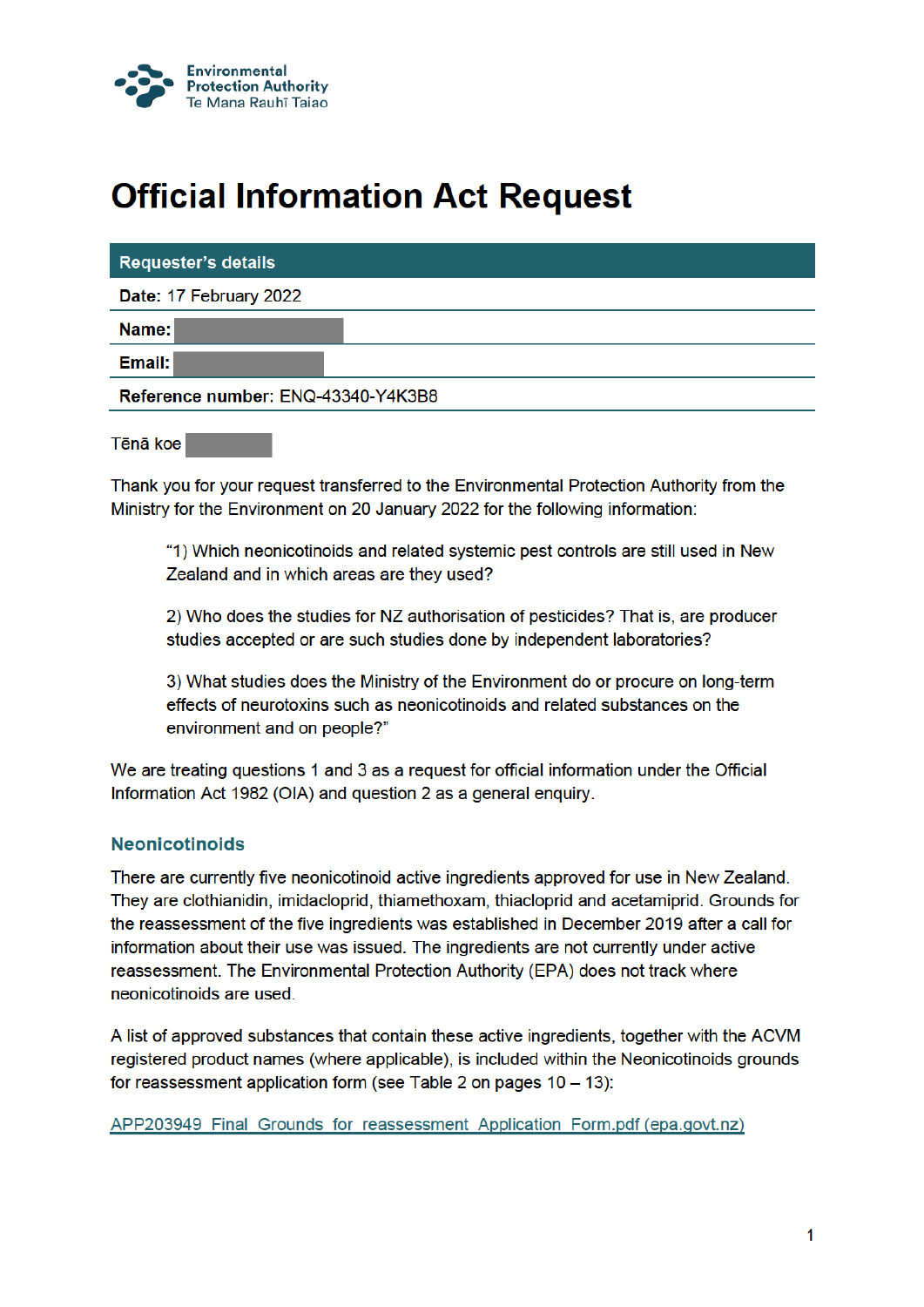Two summary documents have been compiled from the responses to our call for information about the five ingredients. This includes information on how products containing neonicotinoid ingredients are used and in what settings they are used.

Neonicotinoids in NZ Summary (epa.govt.nz)

Neonicotinoids in NZ Summary 2.pdf (epa.govt.nz)

## **Studies provided during application process**

Studies on various fields such as toxicology, ecotoxicology and the fate and behaviour of substances in the environment are required for the evaluation of pesticides in New Zealand. The studies must follow specific guidelines set out by the OECD and other international bodies.

Those studies are paid for by industry and conducted by laboratories that are certified and audited under 'Good Laboratory Practice' (GLP) standards, GLP is an OECD protocol designed to ensure consistency and integrity in chemical safety tests. The studies are commonly sent to registration agencies across the world as part of pesticide registration activities.

The findings of each study for the substance are presented in a detailed study report, which allows our experts to check the reliability and quality of the results and decide which aspects to use in risk assessments. The integrity of the findings and raw data is guaranteed by the fact that the laboratories carrying out the tests are certified and audited under the GLP system.

Sometimes EPA experts disagree with industry on how the results of these studies should be interpreted for the risk assessment, and we also cross check with conclusions reached by relevant overseas agencies.

## **Environmental studies**

The EPA does not undertake or procure studies on the long-term effects of neurotoxins like neonicotinoids or related substances on the environment or on people.

However, during the application process to approve a hazardous substance or as part of a call for information or reassessment the EPA may be provided with studies on these effects.

You have the right to seek an investigation and review by the Ombudsman of this decision. You can contact the Ombudsman on 0800 802 602, or by email at info@ombudsman.parliament.nz

If you have any further queries, please do not hesitate to contact us via ministerials@epa.govt.nz